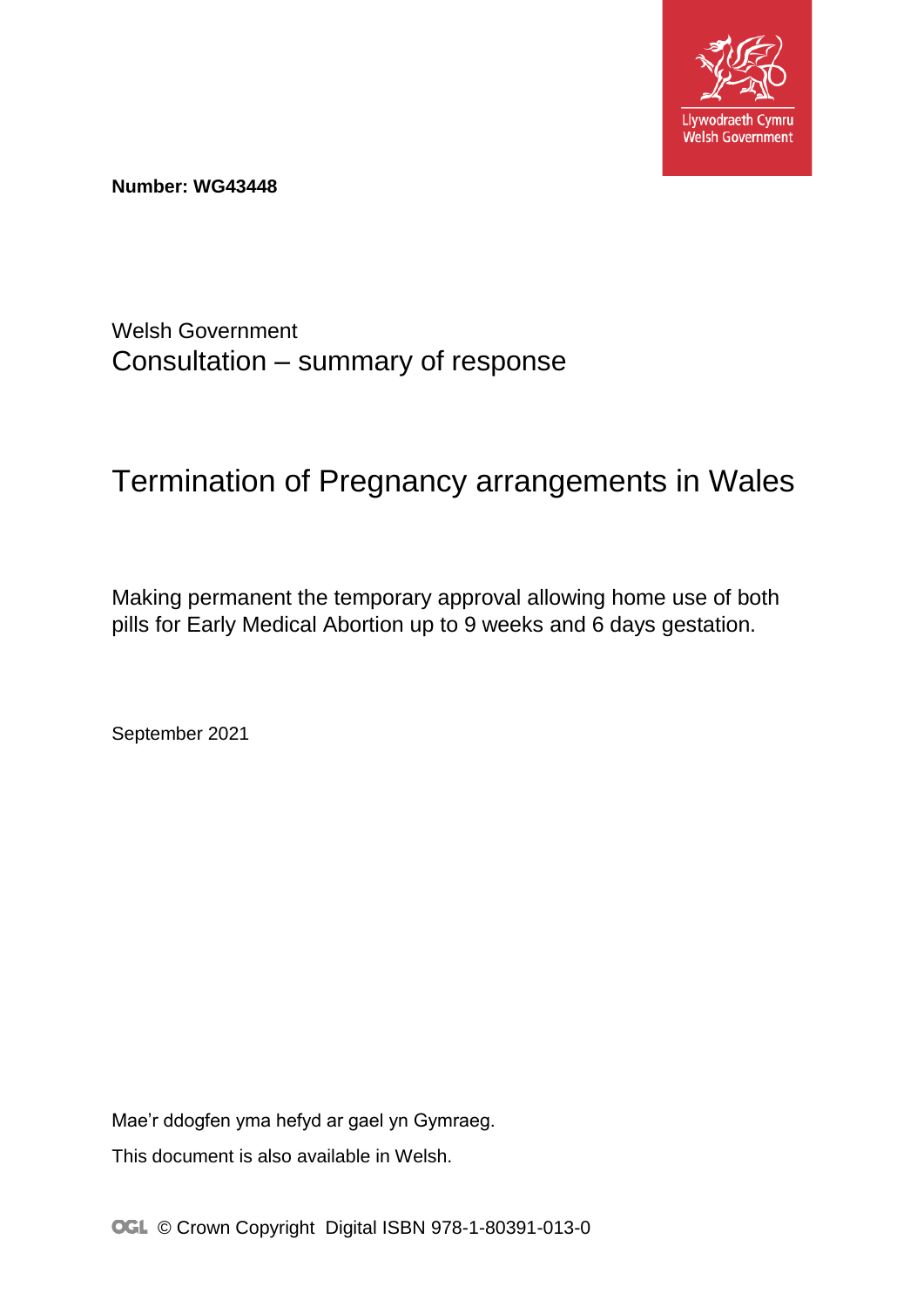### **Action Required**

This document is for information only.

### **Further information and related documents**

Large print, Braille and alternative language versions of this document are available on request.

### **Contact details**

For further information:

Population Health Welsh Government Cathays Park **Cardiff** CF10 3NQ

Email: WomensHealth@gov.wales

### **Additional copies**

This summary of response and copies of all the consultation documentation are published in electronic form only and can be accessed on the Welsh Government's website.

Link to the consultation documentation: [Termination of pregnancy arrangements in](https://gov.wales/termination-pregnancy-arrangements-wales)  **[Wales](https://gov.wales/termination-pregnancy-arrangements-wales)**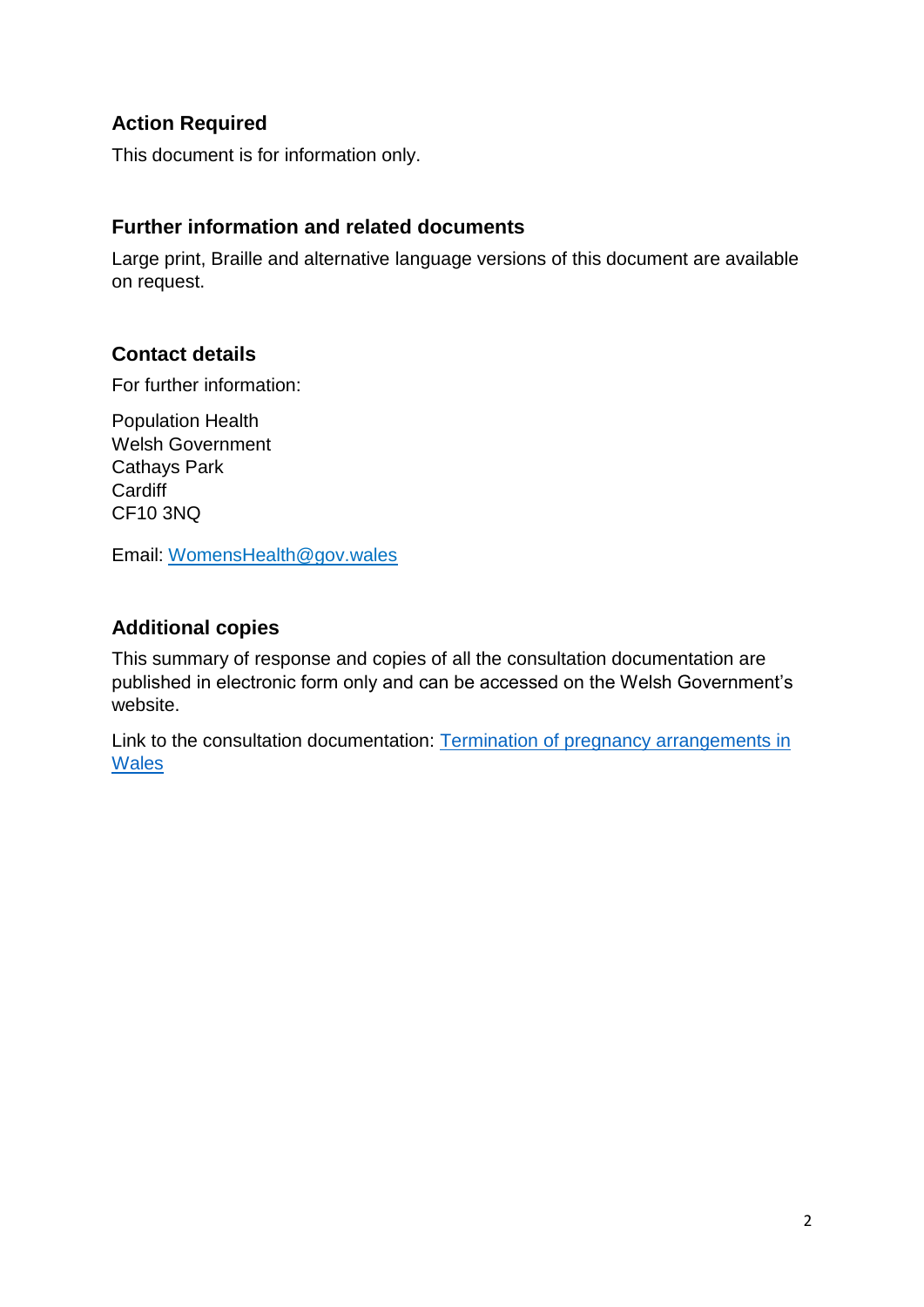# <span id="page-2-0"></span>**Contents**

| Question 1: Do you consider that the temporary approval has had a positive impact<br>on the provision of abortion services for women accessing these services with<br>particular regard to safety, accessibility and convenience of services? Please provide                                                                                                                                                                                                                                                  |
|---------------------------------------------------------------------------------------------------------------------------------------------------------------------------------------------------------------------------------------------------------------------------------------------------------------------------------------------------------------------------------------------------------------------------------------------------------------------------------------------------------------|
| Question 2: Do you consider that the temporary measure has had a positive impact<br>on the provision of abortion services for those involved with service delivery? This<br>might include greater workforce flexibility, efficiency of service delivery, value for                                                                                                                                                                                                                                            |
| Question 3: What risks do you consider are associated with the temporary measure?<br>If you consider that there are risks, can these risks be mitigated?  9                                                                                                                                                                                                                                                                                                                                                   |
| Question 4: In your experience, have other NHS Wales services been affected by                                                                                                                                                                                                                                                                                                                                                                                                                                |
| Question 5: Outside of the Covid-19 pandemic, do you consider there are benefits in<br>relation to safeguarding and women's safety in requiring them to make at least one<br>visit to a service to be assessed by a clinician? Please outline those benefits 11                                                                                                                                                                                                                                               |
| Question 6: To what extent do you consider making permanent home use of both<br>pills could have a differential impact on groups of people or communities? For<br>example, what is the impact on people with a disability or on people from different<br>12                                                                                                                                                                                                                                                   |
| Question 7: To what extent do you consider that making permanent home use of<br>both pills for EMA would increase or reduce the difference in access to abortion for<br>people from more economically disadvantaged areas or between geographical areas                                                                                                                                                                                                                                                       |
| Question 8: Should the temporary measure enabling home use of both pills for EMA<br>be made permanent, remain unaffected (i.e. be time limited for two years and end<br>two years after the Coronavirus Act came into force (25 March 2022) or other:  14                                                                                                                                                                                                                                                     |
| Question 9: We would like to know your views on the effects that the Termination of<br>pregnancy arrangements in Wales would have on the Welsh language, specifically<br>on opportunities for people to use Welsh and on treating the Welsh language no less<br>favourably than English. What effects do you think there would be? How positive                                                                                                                                                               |
| Q10: Please also explain how you believe the proposed arrangements could be<br>formulated or changed so as to have positive effects or increased positive effects on<br>opportunities for people to use the Welsh language and on treating the Welsh<br>language no less favourably than the English language, and no adverse effects on<br>opportunities for people to use the Welsh language and on treating the Welsh<br>Q11: We have asked a number of specific questions. If you have any related issues |
| which we have not specifically addressed, please use this space to report them:  17                                                                                                                                                                                                                                                                                                                                                                                                                           |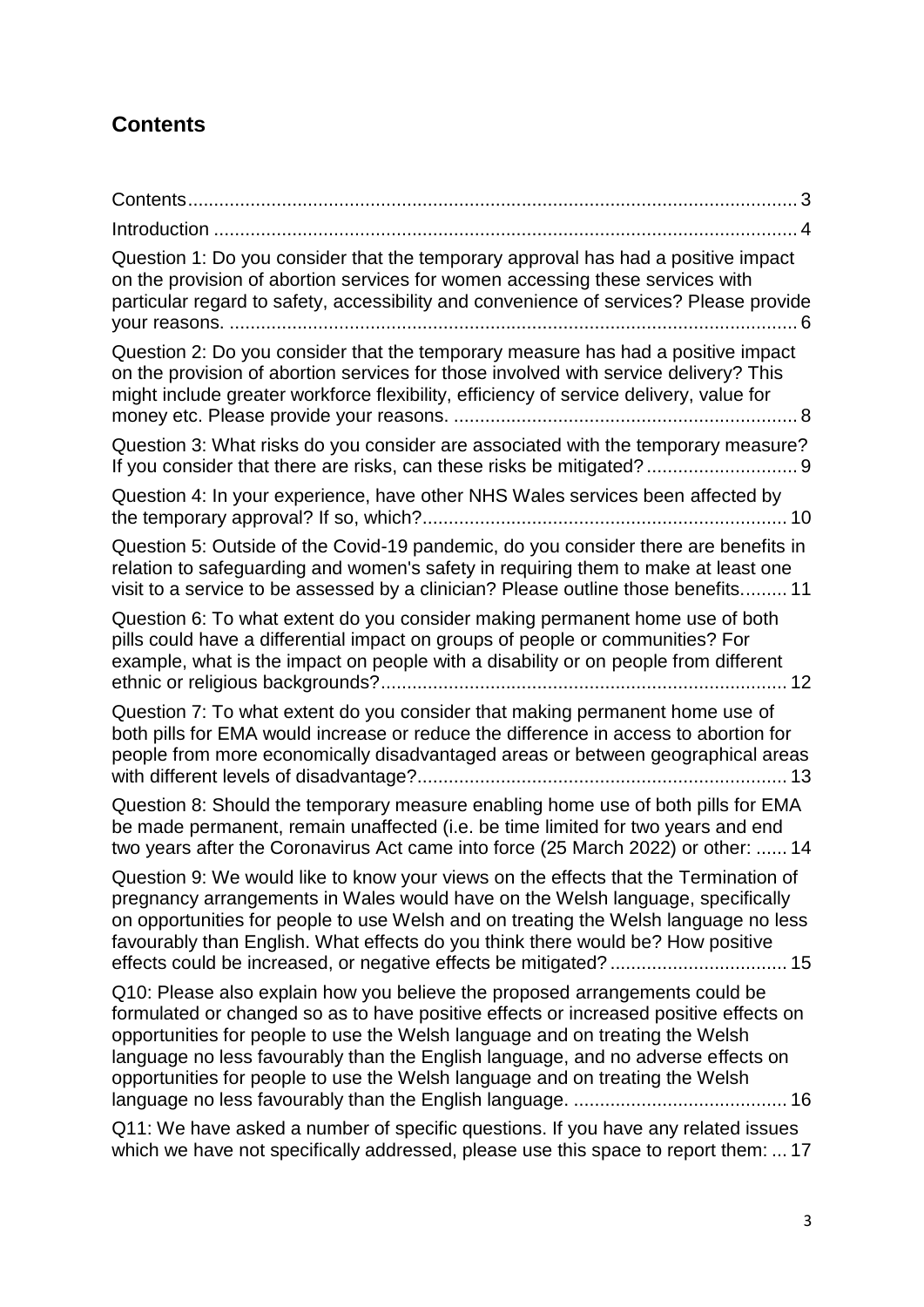### <span id="page-3-0"></span>**Introduction**

During the Covid-19 pandemic, the Welsh Government introduced a temporary approval in Wales, enabling women and girls to take both pills for Early Medical Abortion (EMA) up to 9 weeks and 6 days gestation in their own homes, following a telephone or e-consultation with a clinician, without the need to first attend a hospital or clinic. This arrangement was put in place during the pandemic to reduce the risk of transmission of Covid-19 and ensure continued access to abortion services. It is currently time limited for two years, or until the pandemic is over, whichever is earliest.

A copy of the press release announcing the temporary measure is available at <https://gov.wales/wales-approves-home-abortions-during-coronavirus-crisis>

The Welsh Government launched its consultation on whether to make permanent the current temporary approval allowing for home use of both pills, mifepristone and misoprostol, for Early Medical Abortion at Home (EMAH) for all eligible women in Wales. The consultation ran from 1 December 2020 until 23 February 2021. The consultation considered a range of options including to make the new arrangements permanent, remain unaffected (i.e. be time limited for two years and end two years after the Coronavirus Act came into force (25 March 2022), or end on the day on which the provision of the Coronavirus Act 2020 expire, whichever is earlier. The scope of the consultation did not extend to other abortion-related matters, including the wider legal framework.

During the consultation period, regular meetings were held with clinicians to monitor and receive feedback on the change in practice.

In total, we received 1,567 responses to the consultation. The organisation *Right To Life UK* delivered a standard campaign response template from its members through its website. There were 1,188 copies of this standard response. These responses are treated as one response for the purpose of our consultation analysis. The *Right To Life* and some other organisations responses raised detailed points on what it considers to be right or wrong about abortion, however, these fall outside the scope of the consultation.

We received responses from the following organisations: The Board of Community Health Councils in Wales, British Medical Association, British Pregnancy Advisory Service, Church in Wales, Royal College of Obstetricians and Gynaecologists, Decolonising Contraception, Care.org.uk, Hywel Dda University Health Board, Cardiff and Vale University Health Board, Betsi Cadwaladr University Health Board, Aneurin Bevan University Health Board, Swansea Bay University Health Board, Cwm Taf University Health Board, Powys Teaching Health Board, Brook, National Secular Society, Royal Pharmaceutical Society, The Christian Medical Fellowship, The Faculty of Sexual & Reproductive Healthcare, Wales Humanists, Women's Health Cross-Party Group, Right To Life UK, Society for the Protection of Unborn Children, IPAC, Brighton and Sussex University Hospitals, Thornhill Church,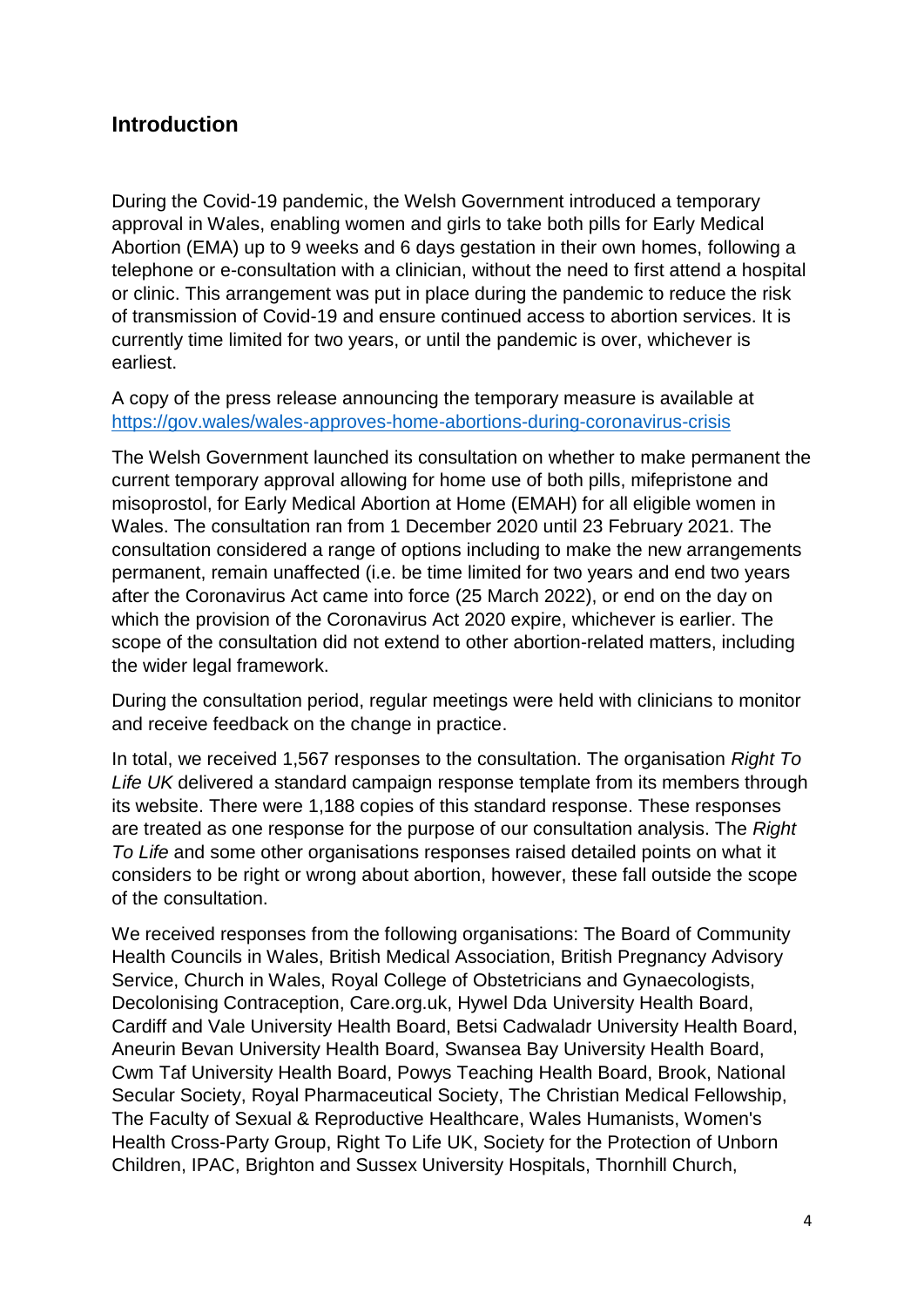Maryburgh Free Church, University South of Wales, Royal College of Nursing, Her Voice, Emmanuel Evangelical Church, Christian Concern, Catholic Medical Association (UK) , Royal College of Midwives, Bristol Medical School, Society of Radiographers, Durham University, The Christian Institute, Anscombe Bioethics Centre, Evangelical Alliance Wales, Cartrefi Cymru, ARCH, Doctors for Choice UK,

Each response to the consultation received was reviewed and what follows are the key themes that emerged from the responses to each question. Welsh Government will now consider all the evidence before making a decision on next steps.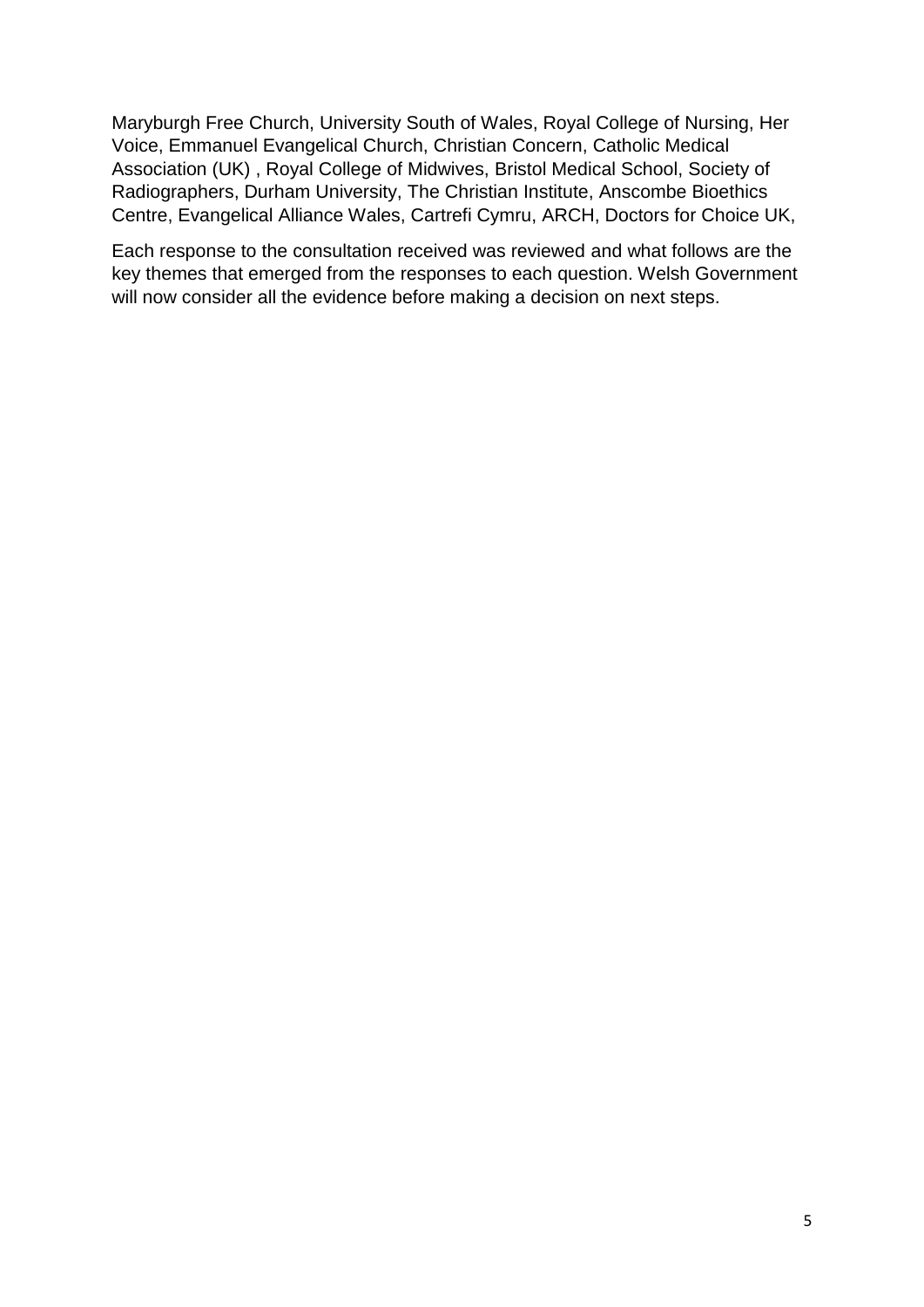<span id="page-5-0"></span>Question 1: Do you consider that the temporary approval has had a positive impact on the provision of abortion services for women accessing these services with particular regard to safety, accessibility and convenience of services? Please provide your reasons.

### **The responses that considered the impact of the temporary approval positively included:**

It has enabled providers to deliver a safe, effective, and accessible abortion service in difficult conditions and reduced risk of COVID transmission.

It has allowed freedom of choice, reduced the stigma associated with abortion and enabled women to access abortion services without fear of judgement or protest.

Respondents described abortion as a personal experience and the temporary approval had offered those accessing the provision dignity, privacy and the ability have an abortion in comfort.

The provision had reduced barriers many women face when accessing abortion services including time constraints and childcare needs. The service provided better access for those who are disabled. The service also reduced the barriers faced by women who live in rural areas access, travel time and the associated costs.

Clinicians and professional bodies emphasised the temporary approval had reduced waiting times and enabled women to access an abortion at an earlier gestation. This reduces the risk of complications and enabled clinicians to triage patients more efficiently which reduced the time and resources placed upon the service.

The temporary approval reduces the risk of women accessing illegal and potentially dangerous abortion pills via unregulated online websites.

### **Some responses raised concerns about the temporary approval which included:**

Concerns about the general safety of those having an abortion at home such as accessing medical care if it is required.

Respondents raised questions about safeguarding, particularly for those who might be facing coercion or domestic abuse. They also raised safeguarding concerns for younger girls accessing the provision.

Respondents raised concern about knowing the gestation of the pregnancy and the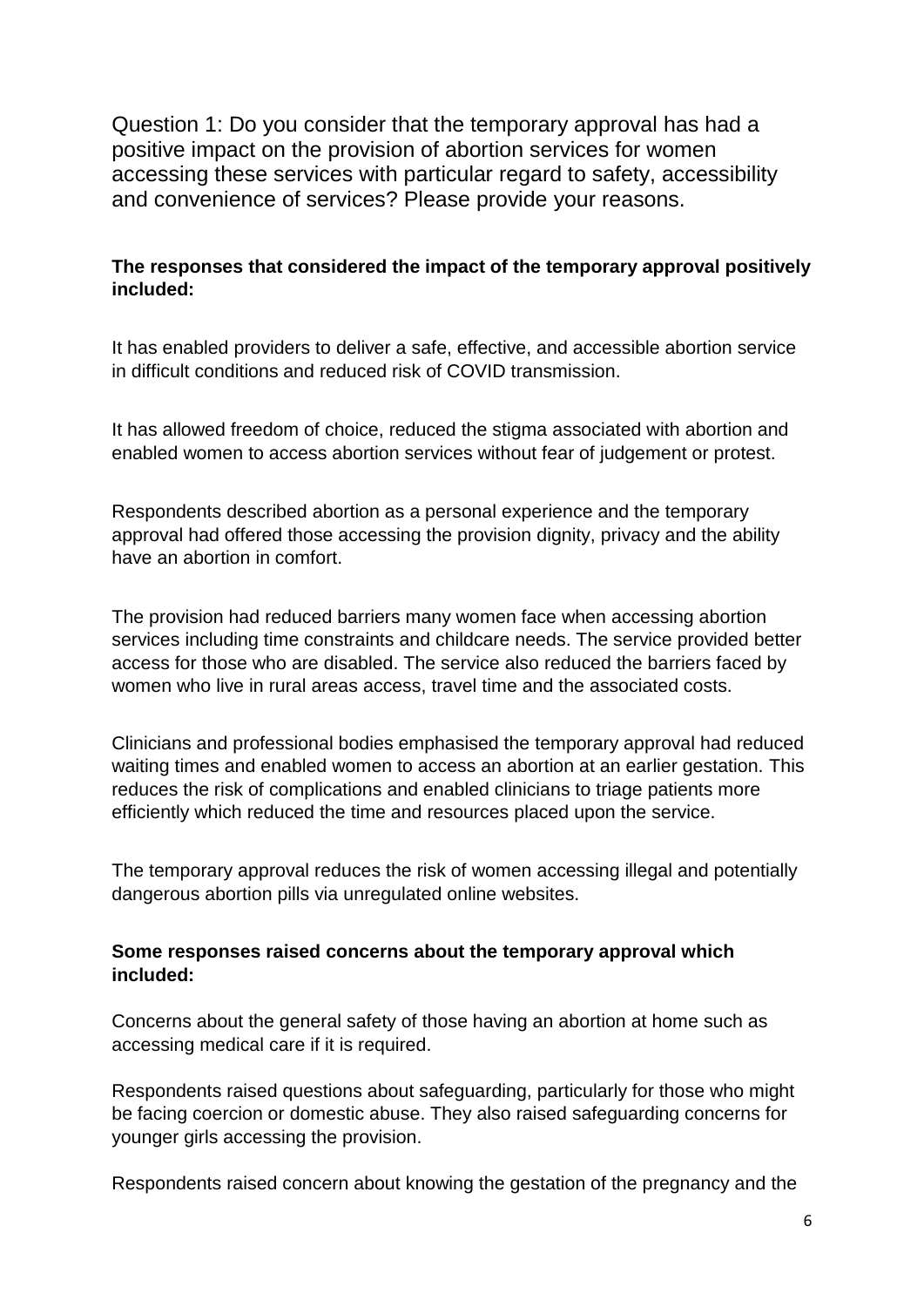risks around ectopic pregnancy.

Respondents asked how the provision can ensure women are able to access mental health support.

Some respondents asked how clinicians can ensure the woman accessing the provision is fully informed and that the pills were not being used by somebody else.

Some respondents asked if the provision enabled clinicians to provide suitable contraception advice.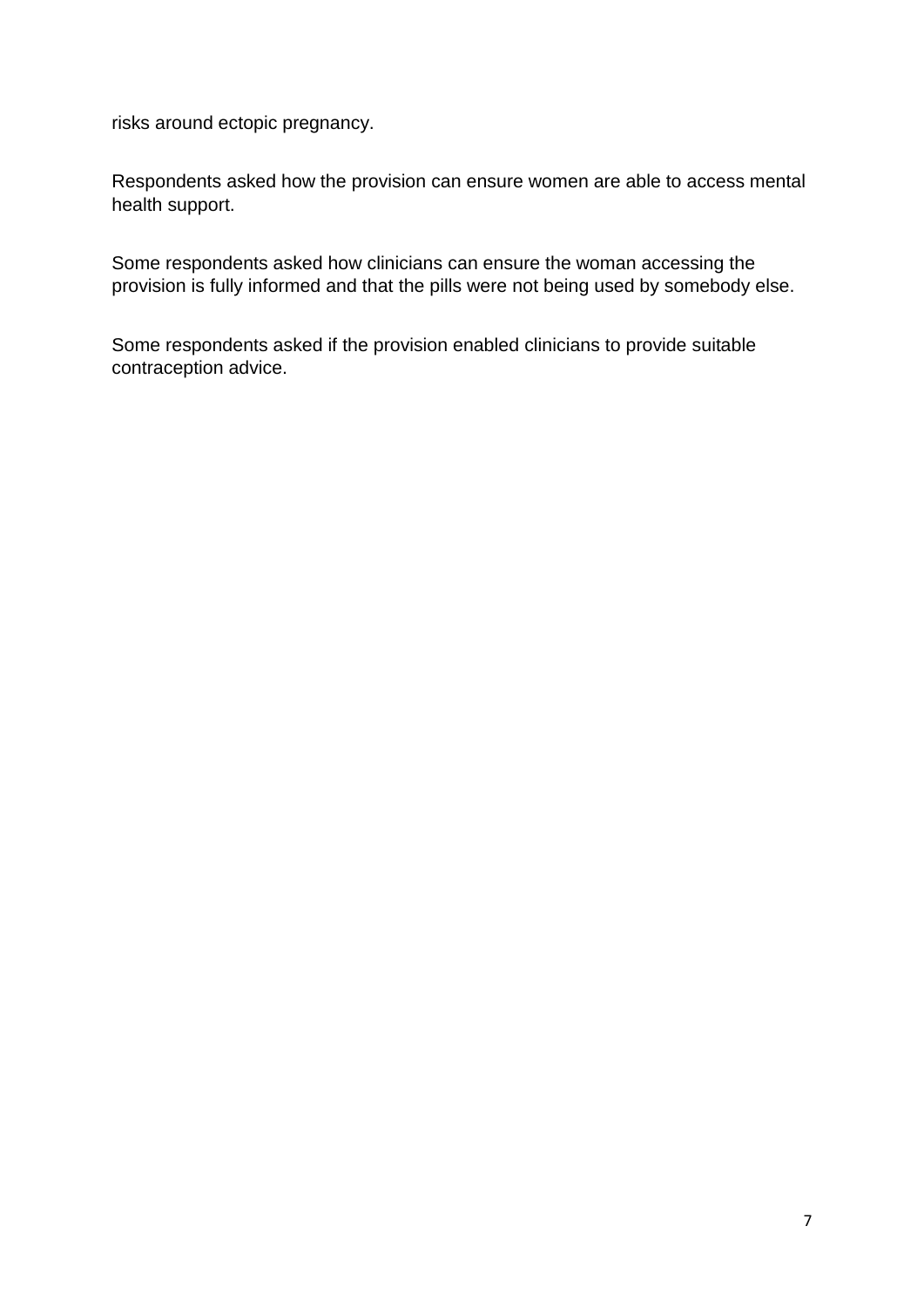<span id="page-7-0"></span>**Question 2: Do you consider that the temporary measure has had a positive impact on the provision of abortion services for those involved with service delivery? This might include greater workforce flexibility, efficiency of service delivery, value for money etc. Please provide your reasons.**

### **The responses that considered the impact of the temporary approval positively on services included:**

The temporary approval had enabled clinics to determine the most effective use of workforce and accessibility needs locally.

The temporary approval had led to an efficient triage system of patients. This had improved the efficiency of service delivery as clinics are able to have control over the flow of patients and the appropriate level of provision required based on the patient. More time and resources had been directed towards women with complex needs.

Enabled providers to focus on using the money/resources saved to improve service provision for later gestations or more complex care, contraception and STI testing.

The provision of medication and information in this way had led to reduced follow up appointments.

### **Responses that raised concerns included:**

Level of responsibility placed on the woman.

Concerns as to whether the clinicians could provide full information and advice to the woman accessing the provision.

Would the clinicians be able to know whether the women was coerced or suffering domestic abuse?

Whether complications would go unnoticed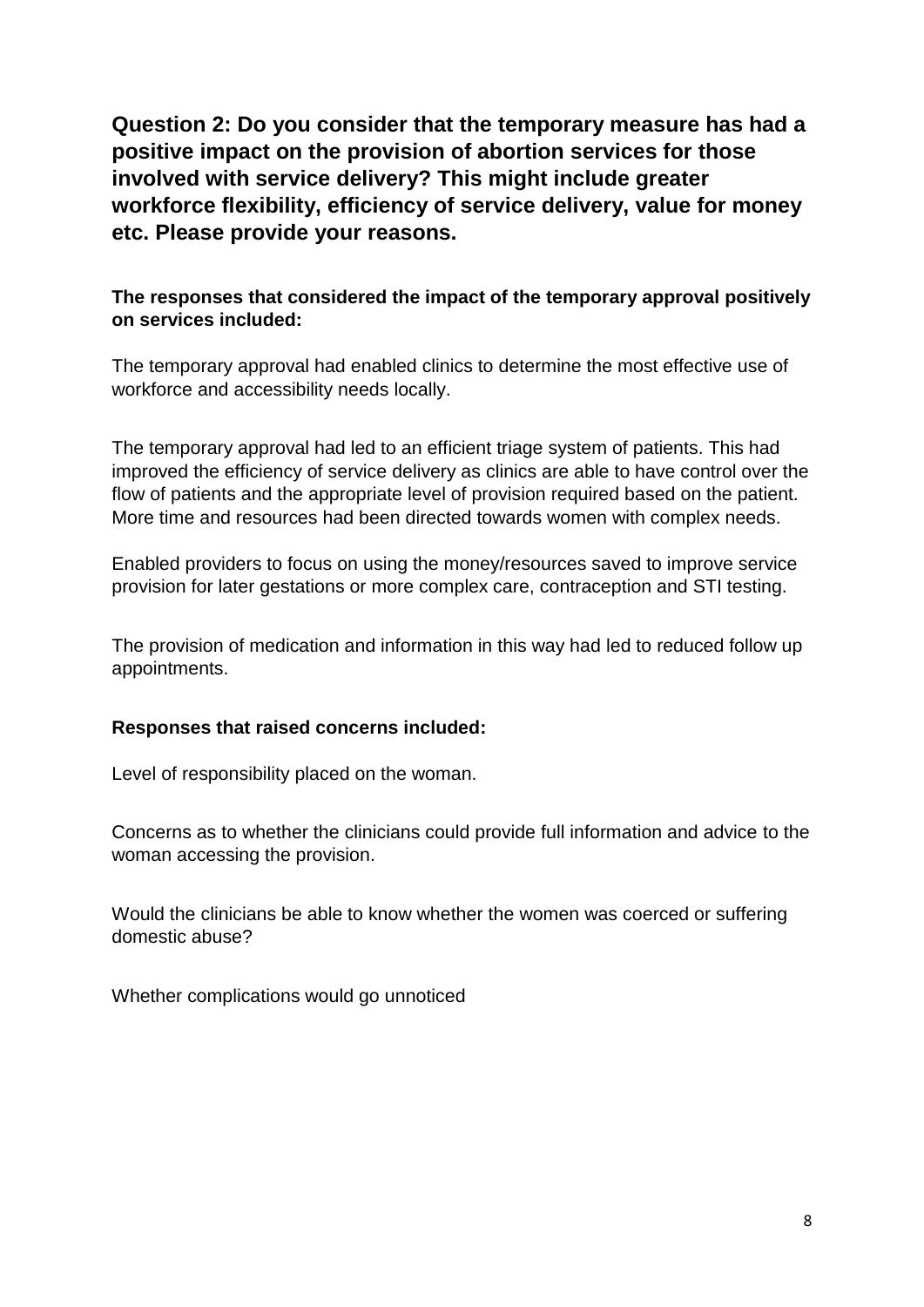## <span id="page-8-0"></span>**Question 3: What risks do you consider are associated with the temporary measure? If you consider that there are risks, can these risks be mitigated?**

#### **Responses from clinical and professional bodies:**

Before appointment triage mitigates risk

Adequate follow up appointments, 2 weeks after abortion to confirm with the women

There is low risk to haemorrhage and as women are able to access the provision much earlier there reduced risk of complications

Risk of safeguarding is reduced because women are able to talk more freely over phone and video with clinicians , they are no longer intimidated by attendance at a clinic or medical consultation and the role of multi-disciplinary team has better supported safeguarding cases.

The reduced barriers to accessing abortion care in a timely manner has significantly reduced risks

### **Some responses raised concerns about risks associated with:**

Wrongly estimated gestation periods

Missed ectopic/molar pregnancy

General management of the medications

Can coercion or abuse be monitored?

Access to medical care if required

Suitable safeguards for under 18s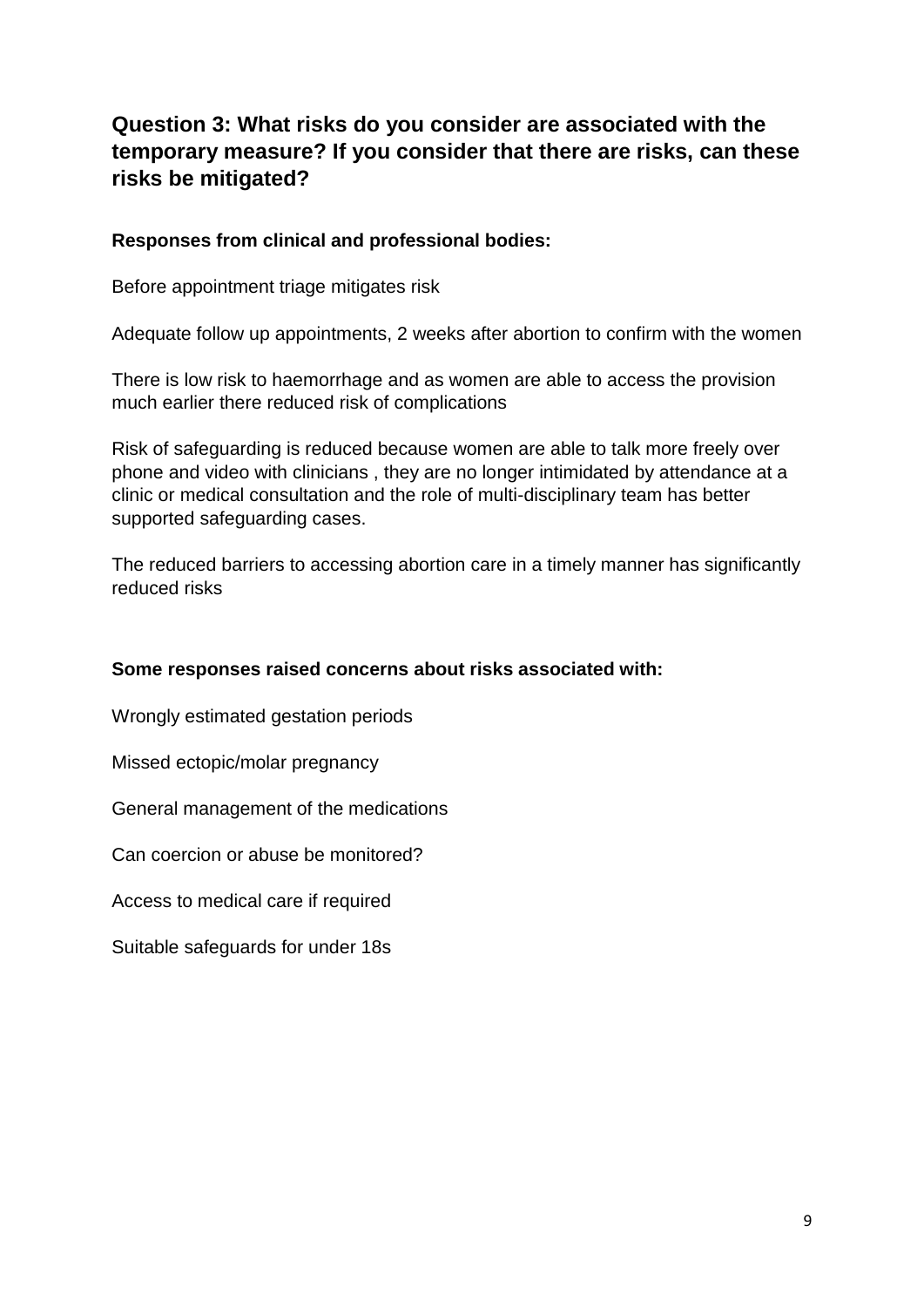### <span id="page-9-0"></span>**Question 4: In your experience, have other NHS Wales services been affected by the temporary approval? If so, which?**

### **Responses from the service were positive of the changes and the impact on service delivery:**

The temporary service has reduced the need for inpatient beds and surgical services because women feel more confident to deal with their abortion in their own home

Temporary approval has enabled hard-pressed clinical staff to concentrate on other aspects of providing medical care.

Midwifery, EPAU and Gynaecology services will have all been affected by the temporary approval. Reducing the number of service users requiring appointments or inpatients.

Members of the Royal College of Nursing Wales asked responded that they had not experienced any effects of the temporary approval on other NHS Wales services

The reduction in gestation stage means more women are able to access early medical abortion, reducing the need for surgical services and releasing capacity for other medical procedures. Complications have also reduced, which has reduced the number of women needing to be admitted or have a surgical procedure.

#### **Some other respondents assumed the temporary approval may have affected:**

Emergency services and mental health services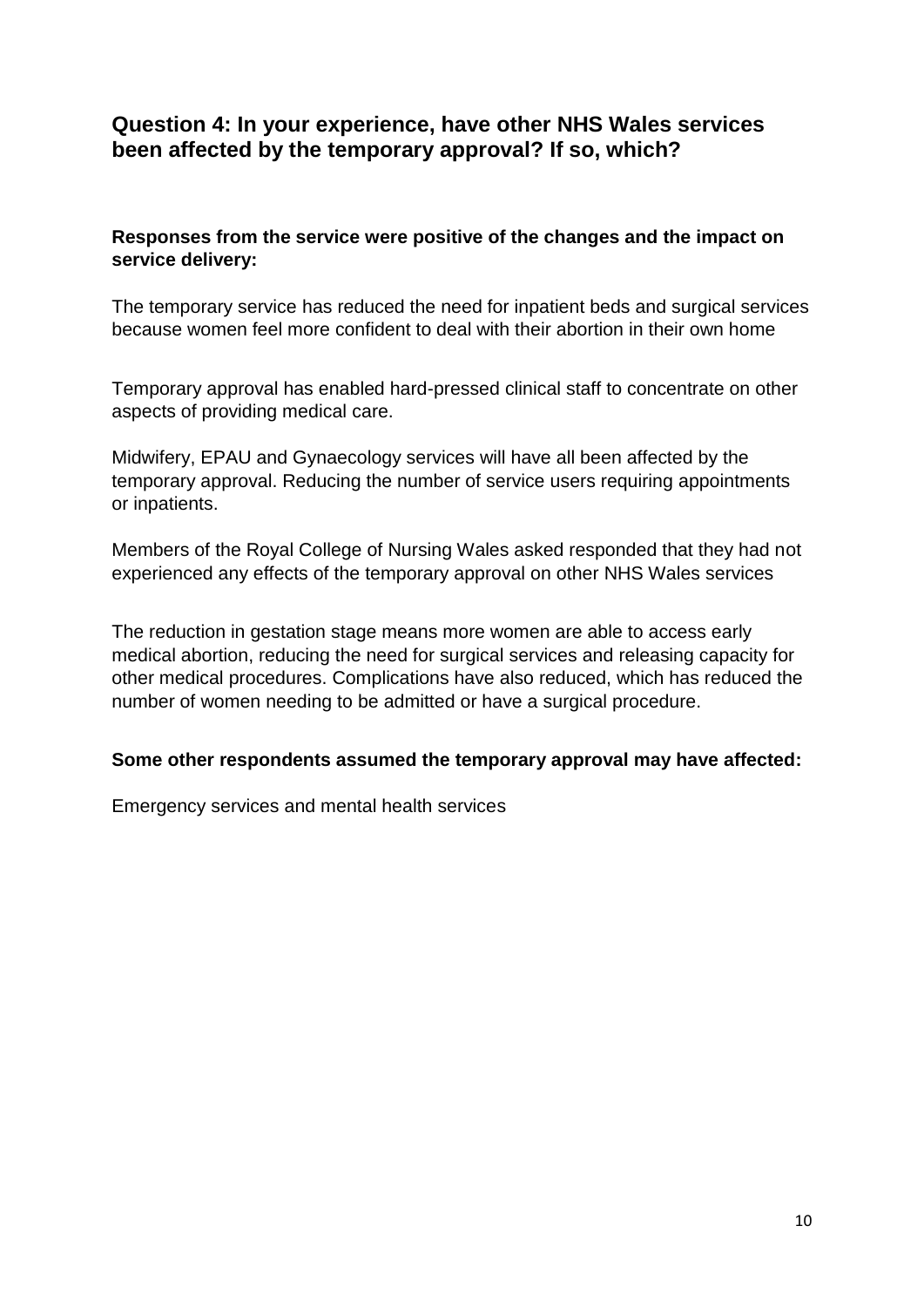<span id="page-10-0"></span>**Question 5: Outside of the Covid-19 pandemic, do you consider there are benefits in relation to safeguarding and women's safety in requiring them to make at least one visit to a service to be assessed by a clinician? Please outline those benefits.**

#### **The clinical community and professional bodies:**

Felt the EMA process should not routinely require this. The triage process is a good time to ask appropriate safeguarding questions and if in any doubt, always bring those Women in for `face to face` review.

Considered this step to effectively restrict access to services, delays early abortion into a later and more problematic phase, and exposes women to stigma and shame

Abortion services continue to provide in-person care where telephone consultations raise safeguarding concerns such as safety or privacy at home, ability to consent, or wider safety concerns surrounding existing children or statutory concerns such as Female Genital Mutilation

Based on evidence from the past year, forcing clinic attendance is likely to result in reduced safeguarding disclosures and increasing numbers of vulnerable women and girls turning to illegal, unregulated sources of abortion medication online.

#### **Respondents who felt this was beneficial raised concerns about:**

Missing an ectopic pregnancy

Accurate gestation assessment

Accessing support/counselling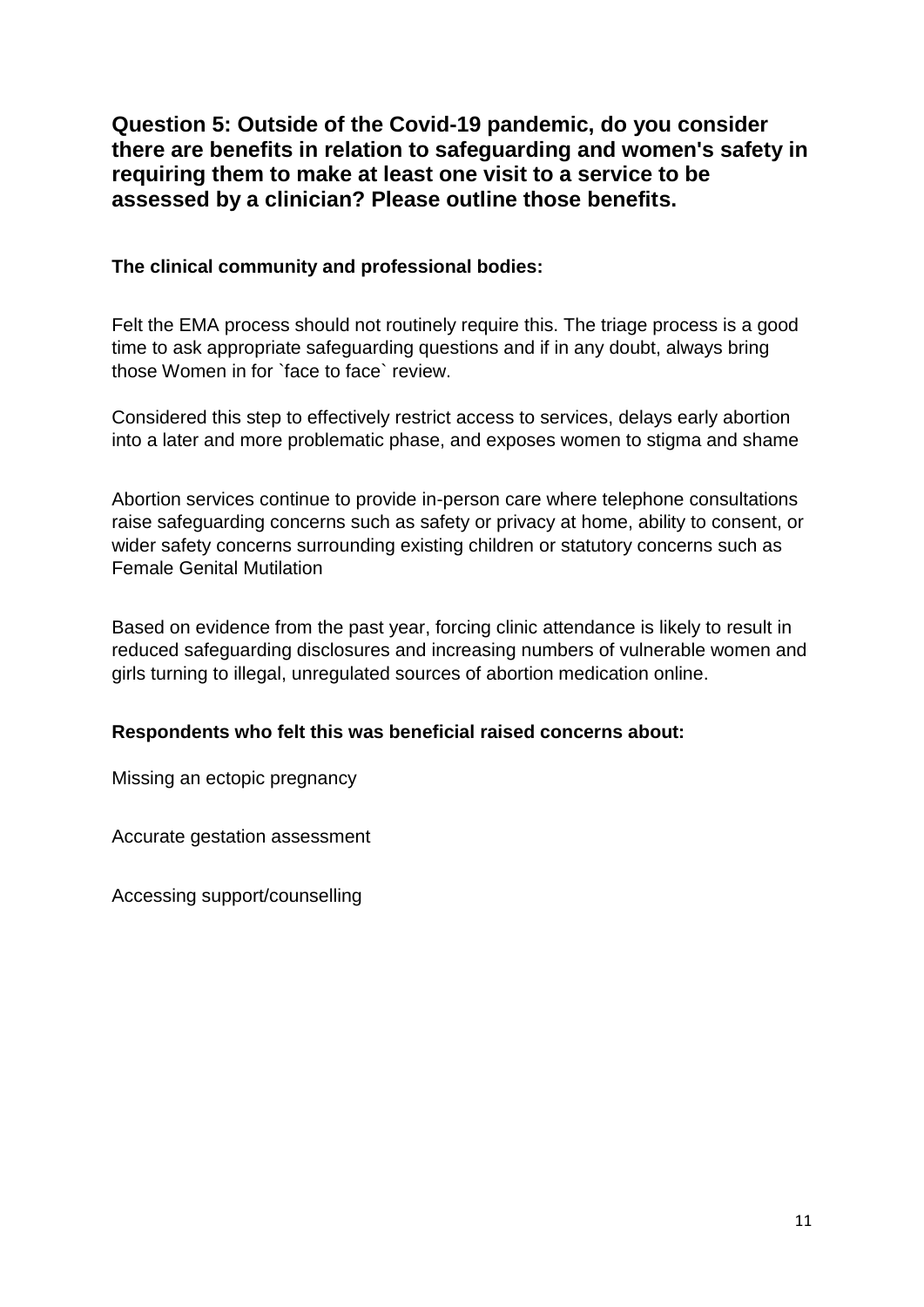### <span id="page-11-0"></span>**Question 6: To what extent do you consider making permanent home use of both pills could have a differential impact on groups of people or communities? For example, what is the impact on people with a disability or on people from different ethnic or religious backgrounds?**

### **Responses that felt the change would have a positive impact included:**

It would have a positive impact on all communities as it reduces the risk to travel and to arrange escorts. Staff would have more time to spend in face to face consultations with those who really need it.

For those who are unable to leave the house without the assistance of others are now able to carry out the procedure without having to inform others as it can be completed independently.

There is still a stigma attached to termination and therefore for many people they feel better at not having to sit in a busy clinic. Patients who are older appear to appreciate it more. People with physical disabilities it allows them to access the treatment needed locally without having to travel great distances.

### **Concerns included:**

A conscientious objection to abortion could be compromised for any hospital staff who become involved in posting out abortion pills to women

Disabled pregnant women are likely to require special care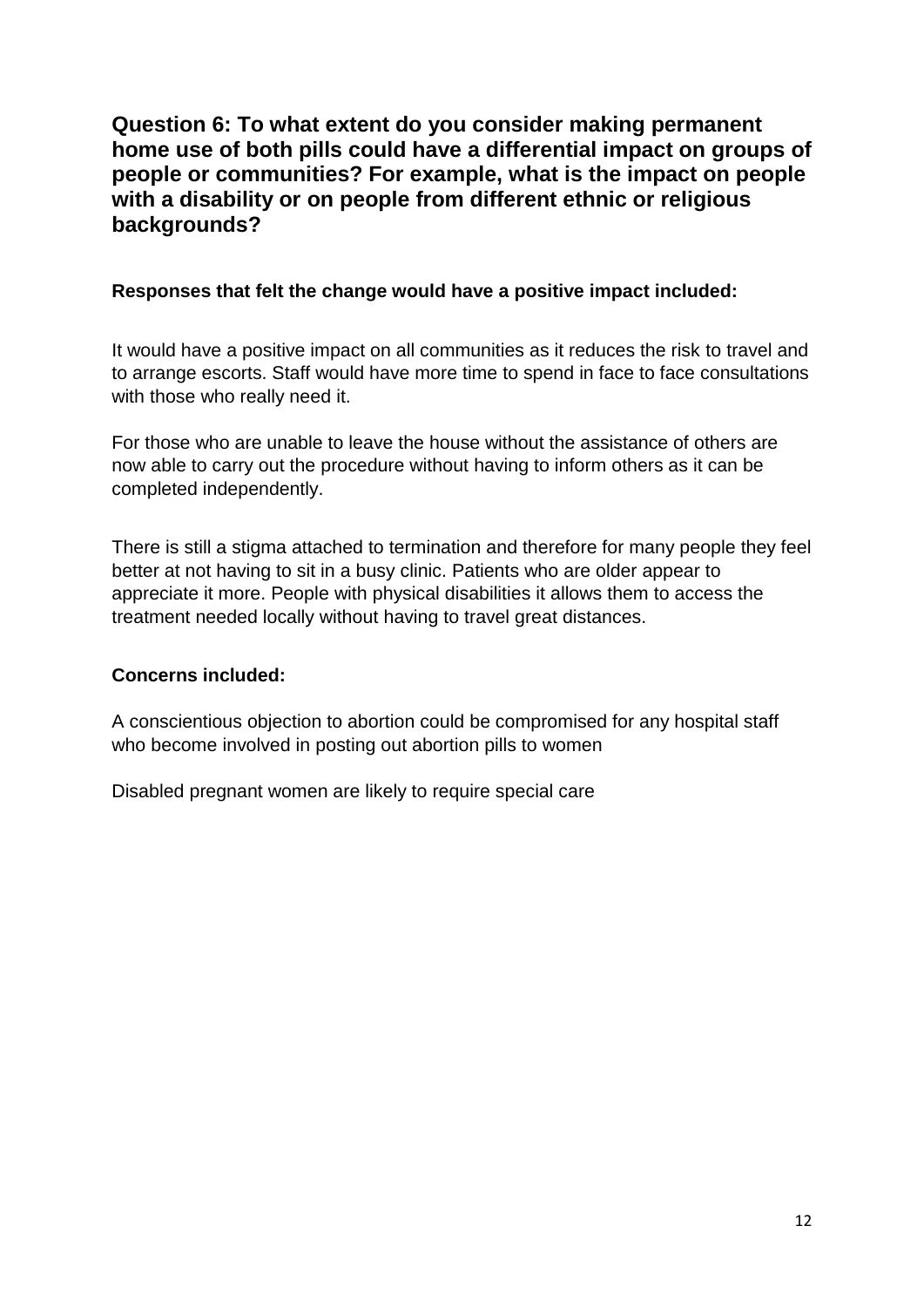<span id="page-12-0"></span>**Question 7: To what extent do you consider that making permanent home use of both pills for EMA would increase or reduce the difference in access to abortion for people from more economically disadvantaged areas or between geographical areas with different levels of disadvantage?**

#### **Many respondents' highlighted equity and access to abortion provision:**

Making these changes permanent would greatly increase access for women living in poverty and those in rural communities.

The courier service has proven very positive results so far as, the women do not have to leave their house therefore, no need to travel which could incur costs for petrol, taxi, buses, trains or simply relying on someone to bring them to clinic. Some women have very limited funds, also childcare costs.

National abortion statistics show that women in more deprived circumstances are more likely to need to access abortion services. We also know from national statistics that they are more likely to rely on benefits, less likely to have access to private transport, more likely to work in jobs with poor benefits or zero-hour contracts where sick pay is minimal or non-existent, and less likely to be able to afford childcare. If women are required to attend clinics, more deprived women will be put in the most difficult position.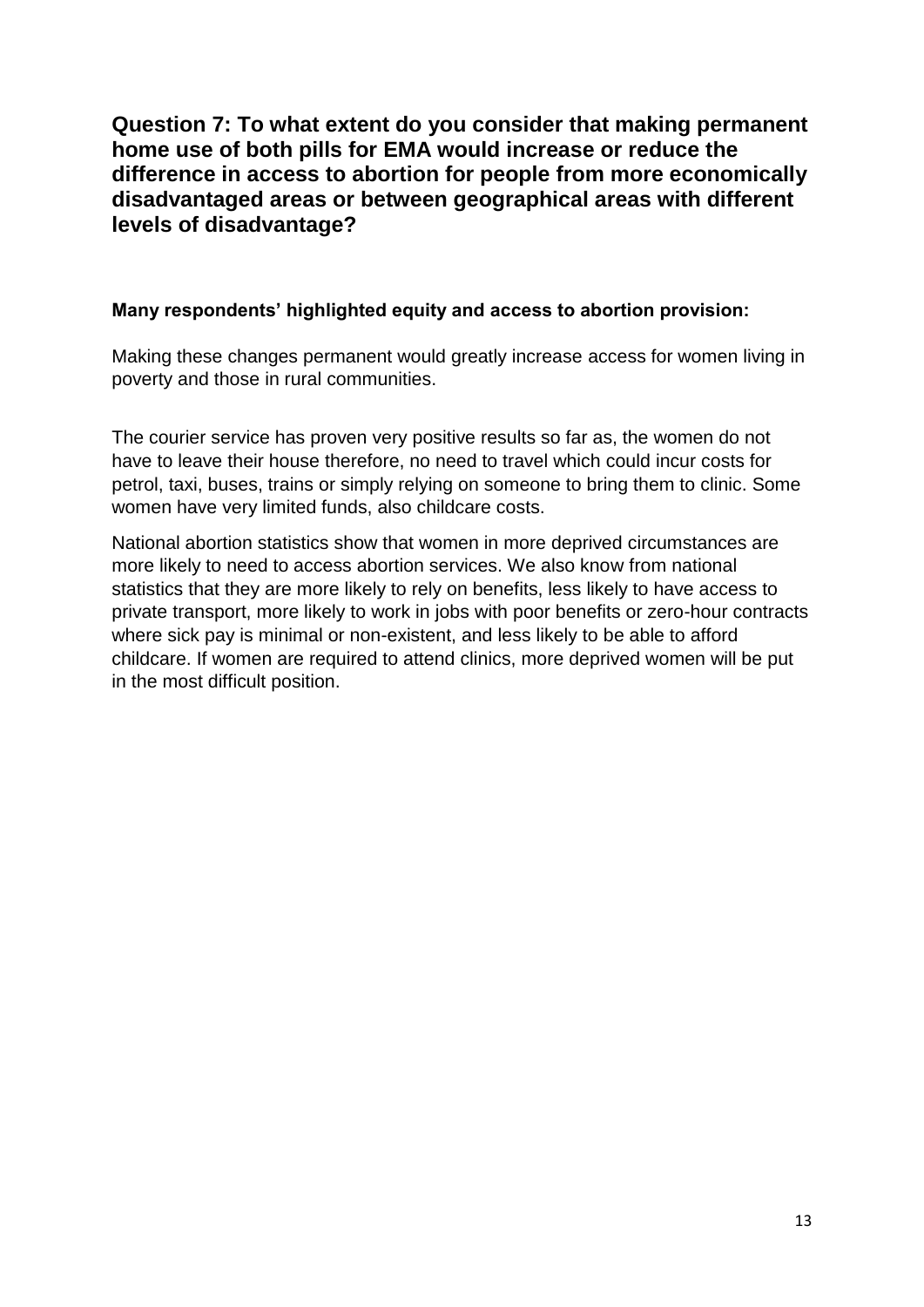<span id="page-13-0"></span>**Question 8: Should the temporary measure enabling home use of both pills for EMA be made permanent, remain unaffected (i.e. be time limited for two years and end two years after the Coronavirus Act came into force (25 March 2022) or other:**

### 1. **Respondents.**

Although the majority of responses answered 'other' these came from the Right to Life campaign and when asked to provide details were against abortion in general. As abortion is a legal healthcare entitlement available to women, these responses will not form part of the scope of this consultation.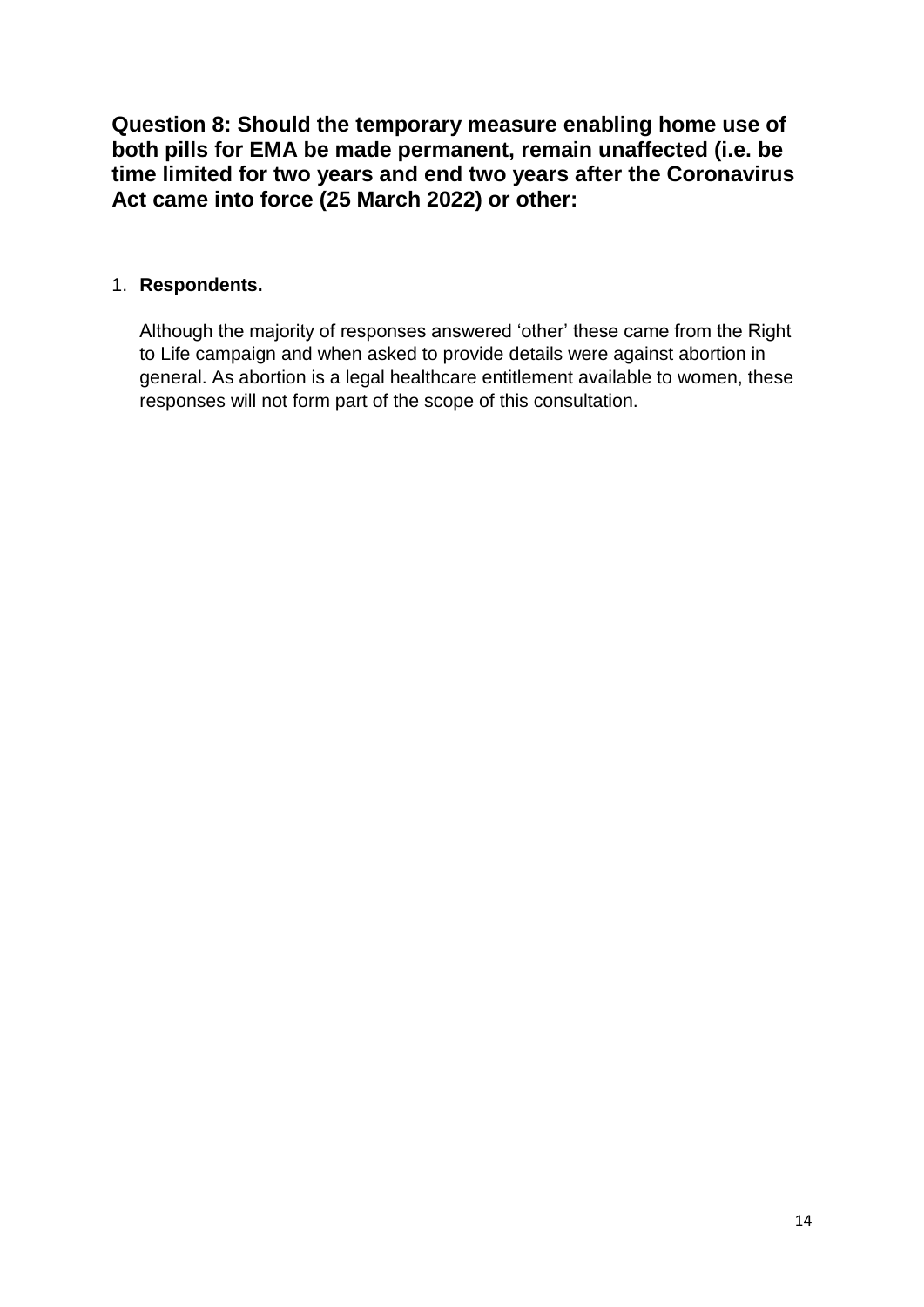<span id="page-14-0"></span>**Question 9: We would like to know your views on the effects that the Termination of pregnancy arrangements in Wales would have on the Welsh language, specifically on opportunities for people to use Welsh and on treating the Welsh language no less favourably than English. What effects do you think there would be? How positive effects could be increased, or negative effects be mitigated?**

#### 2. **Respondents**

The arrangements will allow Welsh speaking women to access care in Welsh more easily, as the service would not be restricted by availability of Welshspeaking providers in their geographical area.

Offer all treatment leaflets in Welsh and all other languages as, in Wales we are diverse and have many ethnicities, those women miss out on a treatment leaflet unless, they have a family member who can translate for them, which they then lose their confidentiality

Provided e-consults and telephone consultations continue to be offered in English and Welsh, this should not impact on language treatment. Patients should be offered the choice of English or Welsh consultations and be handled by the appropriate Staff member to manage.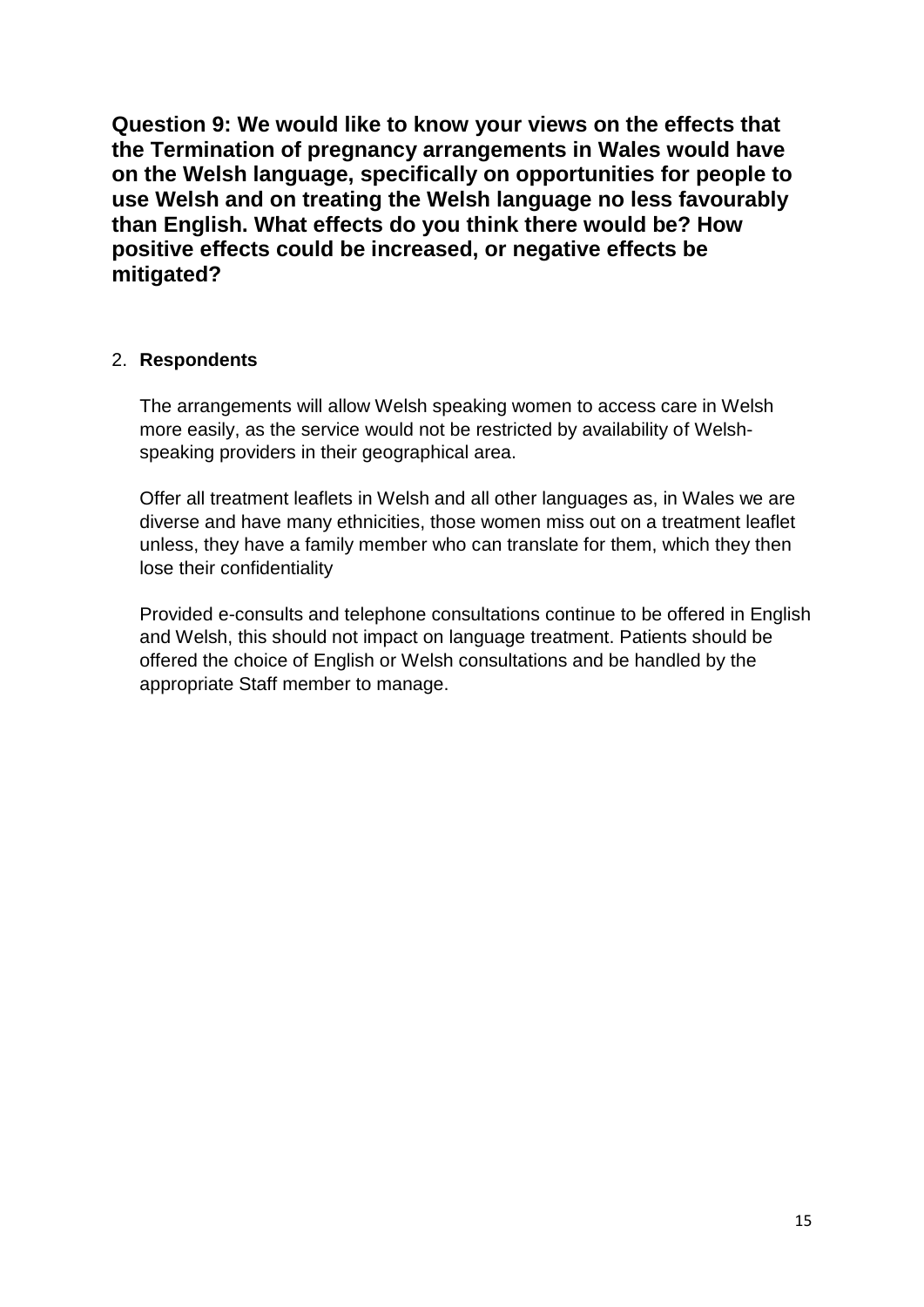<span id="page-15-0"></span>**Q10: Please also explain how you believe the proposed arrangements could be formulated or changed so as to have positive effects or increased positive effects on opportunities for people to use the Welsh language and on treating the Welsh language no less favourably than the English language, and no adverse effects on opportunities for people to use the Welsh language and on treating the Welsh language no less favourably than the English language.**

3. Responses to this question were similar to question 9.